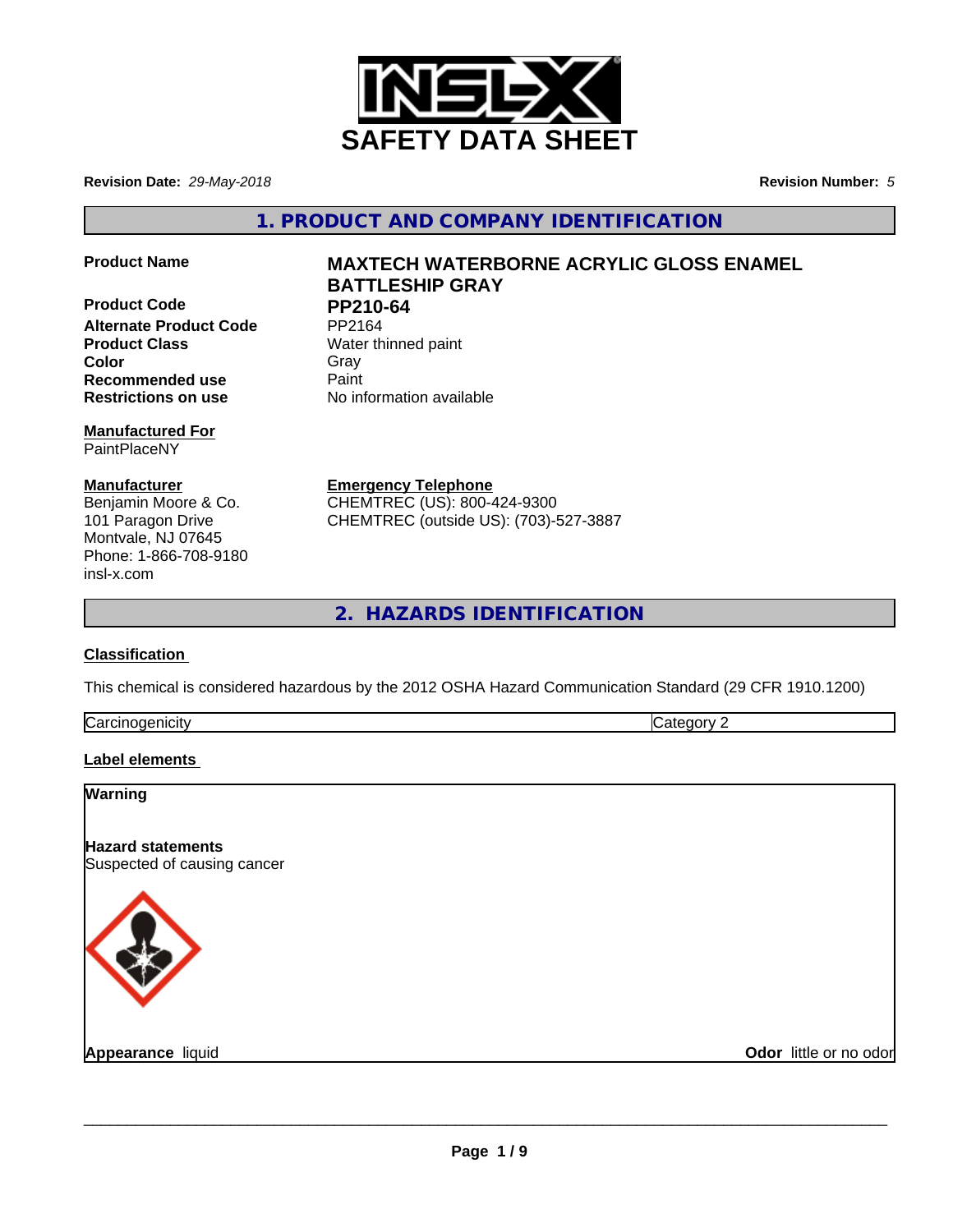## **Precautionary Statements - Prevention**

Obtain special instructions before use Do not handle until all safety precautions have been read and understood Use personal protective equipment as required

## **Precautionary Statements - Response**

IF exposed or concerned: Get medical advice/attention

## **Precautionary Statements - Storage**

Store locked up

## **Precautionary Statements - Disposal**

Dispose of contents/container to an approved waste disposal plant

# **Hazards not otherwise classified (HNOC)**

Not applicable

## **Other information**

No information available

# **Other hazards**

 **CAUTION:** All floor coatings may become slippery when wet. Where non-skid characteristics are desired, a small amount of clean sand may be added. Stir often during application.

May cause allergic skin reaction

# **3. COMPOSITION INFORMATION ON COMPONENTS**

| <b>Chemical name</b>                                                         | CAS No.    | Weight-% |
|------------------------------------------------------------------------------|------------|----------|
| Titanium dioxide                                                             | 13463-67-7 |          |
| Propanoic acid, 2-methyl-, monoester with<br>2,2,4-trimethyl-1,3-pentanediol | 25265-77-4 |          |
| Hexanedioic acid, dihydrazide                                                | 1071-93-8  | 0.5      |
| Ammonia                                                                      | 7664-41-7  | 0.5      |
| Carbon black                                                                 | 1333-86-4  | 0.5      |

|                       | 4. FIRST AID MEASURES                                                                                    |
|-----------------------|----------------------------------------------------------------------------------------------------------|
| <b>General Advice</b> | No hazards which require special first aid measures.                                                     |
| <b>Eye Contact</b>    | Rinse thoroughly with plenty of water for at least 15 minutes and consult a<br>physician.                |
| <b>Skin Contact</b>   | Wash off immediately with soap and plenty of water while removing all<br>contaminated clothes and shoes. |
| <b>Inhalation</b>     | Move to fresh air. If symptoms persist, call a physician.                                                |
| Ingestion             | Clean mouth with water and afterwards drink plenty of water. Consult a physician<br>if necessary.        |
| <b>Most Important</b> | May cause allergic skin reaction.                                                                        |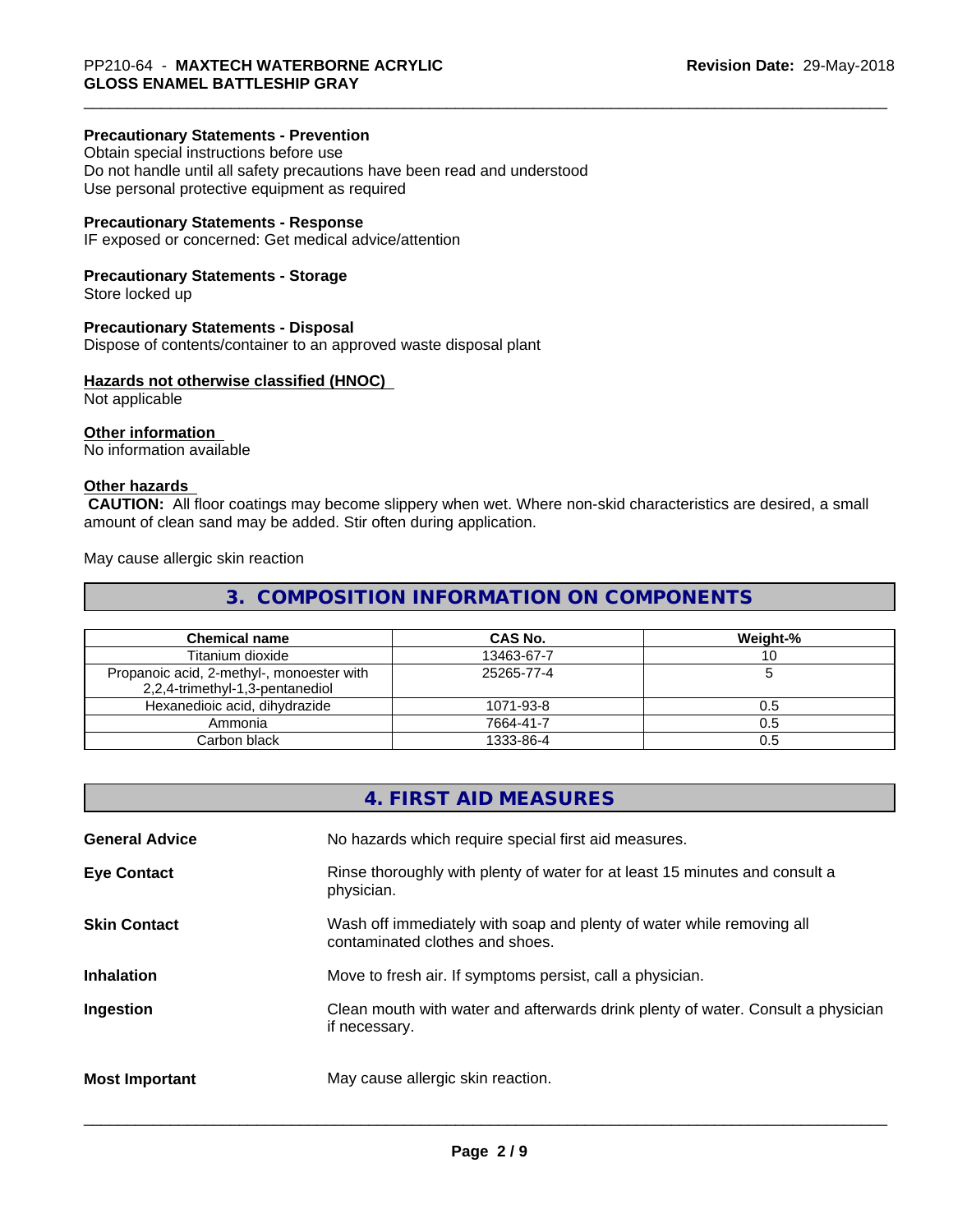| <b>Symptoms/Effects</b>                                                          |                        |                                                    |                                                                                                                 |
|----------------------------------------------------------------------------------|------------------------|----------------------------------------------------|-----------------------------------------------------------------------------------------------------------------|
| <b>Notes To Physician</b>                                                        | Treat symptomatically. |                                                    |                                                                                                                 |
|                                                                                  |                        | 5. FIRE-FIGHTING MEASURES                          |                                                                                                                 |
| <b>Suitable Extinguishing Media</b>                                              |                        |                                                    | Use extinguishing measures that are appropriate to local<br>circumstances and the surrounding environment.      |
| <b>Protective Equipment And Precautions For</b><br><b>Firefighters</b>           |                        | and full protective gear.                          | As in any fire, wear self-contained breathing apparatus<br>pressure-demand, MSHA/NIOSH (approved or equivalent) |
| <b>Specific Hazards Arising From The Chemical</b>                                |                        | extreme heat.                                      | Closed containers may rupture if exposed to fire or                                                             |
| <b>Sensitivity To Mechanical Impact</b>                                          |                        | No.                                                |                                                                                                                 |
| <b>Sensitivity To Static Discharge</b>                                           |                        | No.                                                |                                                                                                                 |
| <b>Flash Point Data</b><br>Flash Point (°F)<br>Flash Point (°C)<br><b>Method</b> |                        | Not applicable<br>Not applicable<br>Not applicable |                                                                                                                 |
| <b>Flammability Limits In Air</b>                                                |                        |                                                    |                                                                                                                 |
| Lower flammability limit:<br><b>Upper flammability limit:</b>                    |                        | Not applicable<br>Not applicable                   |                                                                                                                 |
| Health: 1<br><b>NFPA</b>                                                         | Flammability: 0        | Instability: 0                                     | <b>Special: Not Applicable</b>                                                                                  |
| <b>NFPA Legend</b><br>0 - Not Hazardous<br>1 - Slightly<br>2 - Moderate          |                        |                                                    |                                                                                                                 |

- 3 High
- 4 Severe

*The ratings assigned are only suggested ratings, the contractor/employer has ultimate responsibilities for NFPA ratings where this system is used.*

*Additional information regarding the NFPA rating system is available from the National Fire Protection Agency (NFPA) at www.nfpa.org.*

# **6. ACCIDENTAL RELEASE MEASURES**

| <b>Personal Precautions</b>      | Avoid contact with skin, eyes and clothing. Ensure adequate ventilation.                             |
|----------------------------------|------------------------------------------------------------------------------------------------------|
| <b>Other Information</b>         | Prevent further leakage or spillage if safe to do so.                                                |
| <b>Environmental precautions</b> | See Section 12 for additional Ecological Information.                                                |
| <b>Methods for Cleaning Up</b>   | Soak up with inert absorbent material. Sweep up and shovel into suitable<br>containers for disposal. |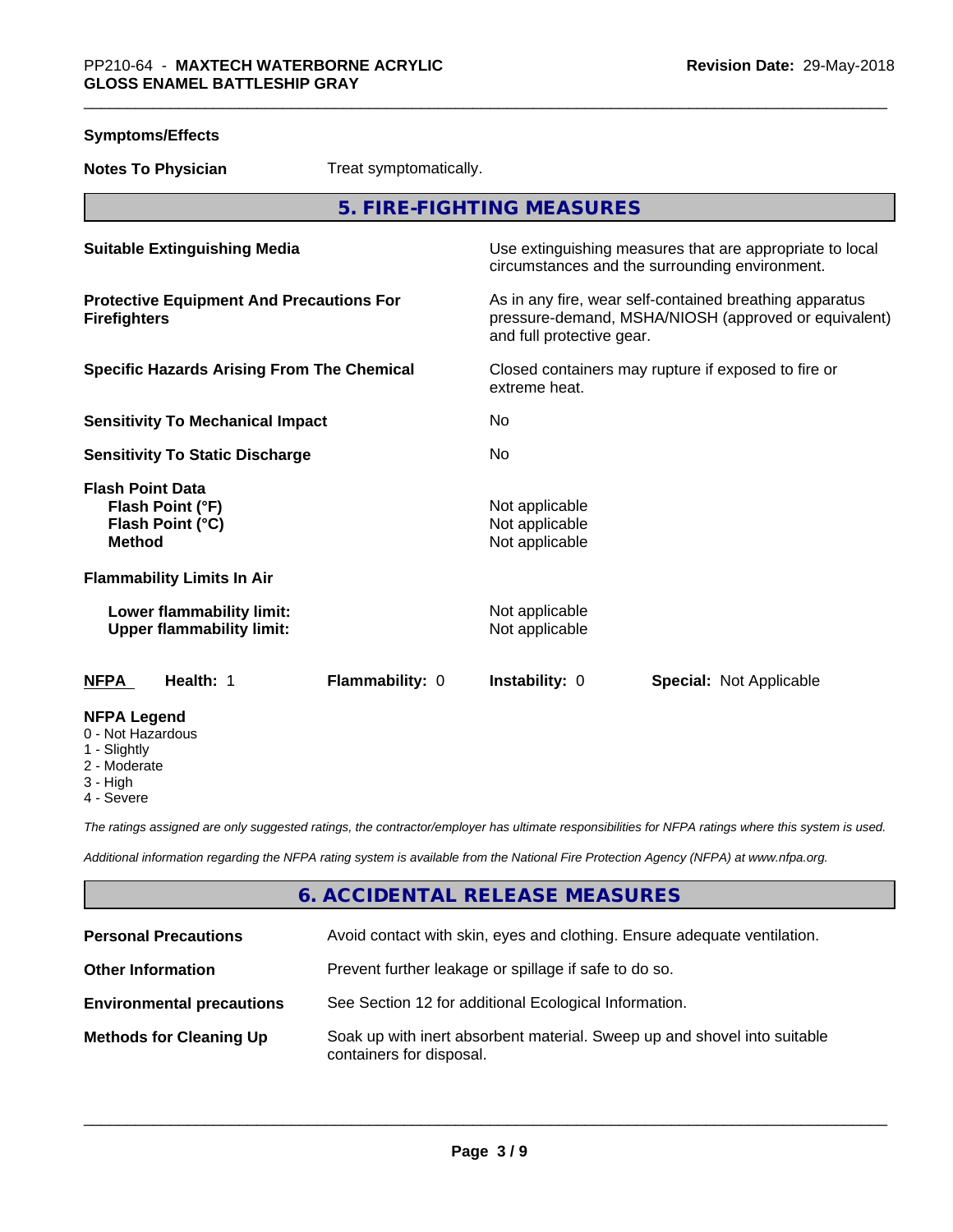|                               | 7. HANDLING AND STORAGE                                                                                                                                                          |
|-------------------------------|----------------------------------------------------------------------------------------------------------------------------------------------------------------------------------|
| <b>Handling</b>               | Avoid contact with skin, eyes and clothing. Avoid breathing vapors, spray mists or<br>sanding dust. In case of insufficient ventilation, wear suitable respiratory<br>equipment. |
| <b>Storage</b>                | Keep container tightly closed. Keep out of the reach of children.                                                                                                                |
| <b>Incompatible Materials</b> | No information available                                                                                                                                                         |
|                               | 8. EXPOSURE CONTROLS/PERSONAL PROTECTION                                                                                                                                         |

# **Exposure Limits**

| <b>Chemical name</b> | <b>ACGIH TLV</b>            | <b>OSHA PEL</b>            |
|----------------------|-----------------------------|----------------------------|
| Titanium dioxide     | 10 mg/m $3$ - TWA           | 15 mg/m $3$ - TWA          |
| Ammonia              | 25 ppm - TWA                | 50 ppm - TWA               |
|                      | 35 ppm - STEL               | $35 \text{ ma/m}^3$ - TWA  |
| Carbon black         | $3$ mg/m <sup>3</sup> - TWA | $3.5 \text{ mg/m}^3$ - TWA |

# **Legend**

ACGIH - American Conference of Governmental Industrial Hygienists Exposure Limits OSHA - Occupational Safety & Health Administration Exposure Limits N/E - Not Established

| <b>Engineering Measures</b>          | Ensure adequate ventilation, especially in confined areas.                                                                          |
|--------------------------------------|-------------------------------------------------------------------------------------------------------------------------------------|
| <b>Personal Protective Equipment</b> |                                                                                                                                     |
| <b>Eye/Face Protection</b>           | Safety glasses with side-shields.                                                                                                   |
| <b>Skin Protection</b>               | Protective gloves and impervious clothing.                                                                                          |
| <b>Respiratory Protection</b>        | In case of insufficient ventilation wear suitable respiratory equipment.                                                            |
| <b>Hygiene Measures</b>              | Avoid contact with skin, eyes and clothing. Remove and wash contaminated<br>clothing before re-use. Wash thoroughly after handling. |

# **9. PHYSICAL AND CHEMICAL PROPERTIES**

| Appearance                  | liauid                   |
|-----------------------------|--------------------------|
| Odor                        | little or no odor        |
| <b>Odor Threshold</b>       | No information available |
| Density (Ibs/gal)           | $9.10 - 9.20$            |
| <b>Specific Gravity</b>     | $1.09 - 1.11$            |
| рH                          | No information available |
| <b>Viscosity (cps)</b>      | No information available |
| Solubility(ies)             | No information available |
| <b>Water solubility</b>     | No information available |
| <b>Evaporation Rate</b>     | No information available |
| Vapor pressure @20 °C (kPa) | No information available |
| Vapor density               | No information available |
| Wt. % Solids                | $30 - 40$                |
| Vol. % Solids               | $25 - 35$                |
| Wt. % Volatiles             | $60 - 70$                |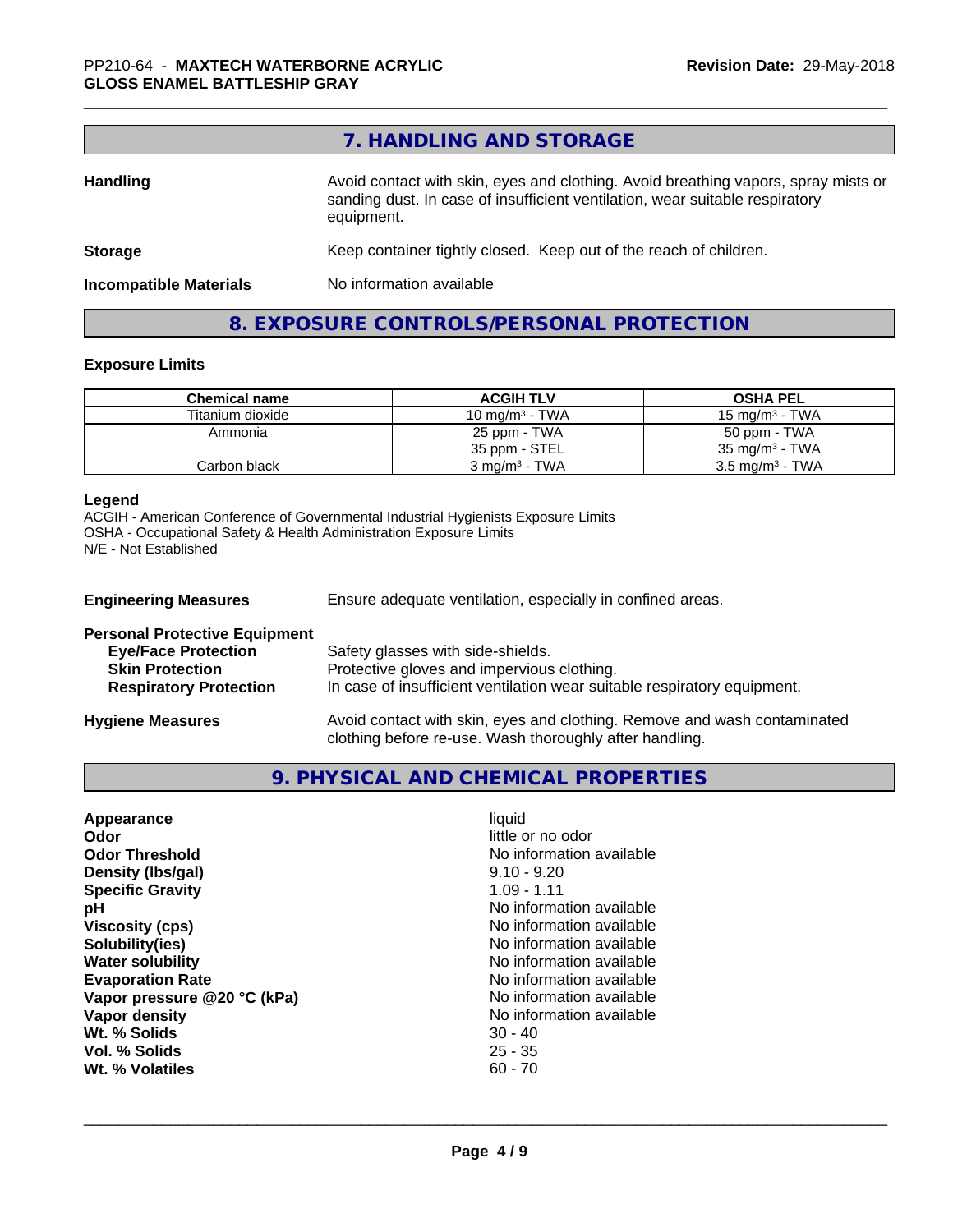| Vol. % Volatiles                     | $65 - 75$                |  |
|--------------------------------------|--------------------------|--|
| VOC Regulatory Limit (g/L)           | < 250                    |  |
| <b>Boiling Point (°F)</b>            | 212                      |  |
| <b>Boiling Point (°C)</b>            | 100                      |  |
| <b>Freezing Point (°F)</b>           | 32                       |  |
| Freezing Point (°C)                  | 0                        |  |
| Flash Point (°F)                     | Not applicable           |  |
| Flash Point (°C)                     | Not applicable           |  |
| Method                               | Not applicable           |  |
| Flammability (solid, gas)            | Not applicable           |  |
| <b>Upper flammability limit:</b>     | Not applicable           |  |
| Lower flammability limit:            | Not applicable           |  |
| <b>Autoignition Temperature (°F)</b> | No information available |  |
| <b>Autoignition Temperature (°C)</b> | No information available |  |
| Decomposition Temperature (°F)       | No information available |  |
| Decomposition Temperature (°C)       | No information available |  |
| <b>Partition coefficient</b>         | No information available |  |
|                                      |                          |  |

**10. STABILITY AND REACTIVITY**

**Product Information**

**Hazardous Decomposition Products** None under normal use.

**Reactivity Not Applicable Not Applicable** 

**Chemical Stability Chemical Stability** Stable under normal conditions.

**Conditions to avoid Conditions to avoid Prevent from freezing.** 

**Incompatible Materials Incompatible Materials No materials to be especially mentioned.** 

**Possibility of hazardous reactions** None under normal conditions of use.

**11. TOXICOLOGICAL INFORMATION**

| Information on likely routes of exposure                                                   |                                                                                                                                                 |  |  |
|--------------------------------------------------------------------------------------------|-------------------------------------------------------------------------------------------------------------------------------------------------|--|--|
| <b>Principal Routes of Exposure</b>                                                        | Eye contact, skin contact and inhalation.                                                                                                       |  |  |
| <b>Acute Toxicity</b>                                                                      |                                                                                                                                                 |  |  |
| <b>Product Information</b>                                                                 | No information available                                                                                                                        |  |  |
| Symptoms related to the physical, chemical and toxicological characteristics               |                                                                                                                                                 |  |  |
| <b>Symptoms</b>                                                                            | No information available                                                                                                                        |  |  |
| Delayed and immediate effects as well as chronic effects from short and long-term exposure |                                                                                                                                                 |  |  |
| Eye contact<br><b>Skin contact</b>                                                         | May cause slight irritation.<br>Substance may cause slight skin irritation. Prolonged or repeated contact may dry<br>skin and cause irritation. |  |  |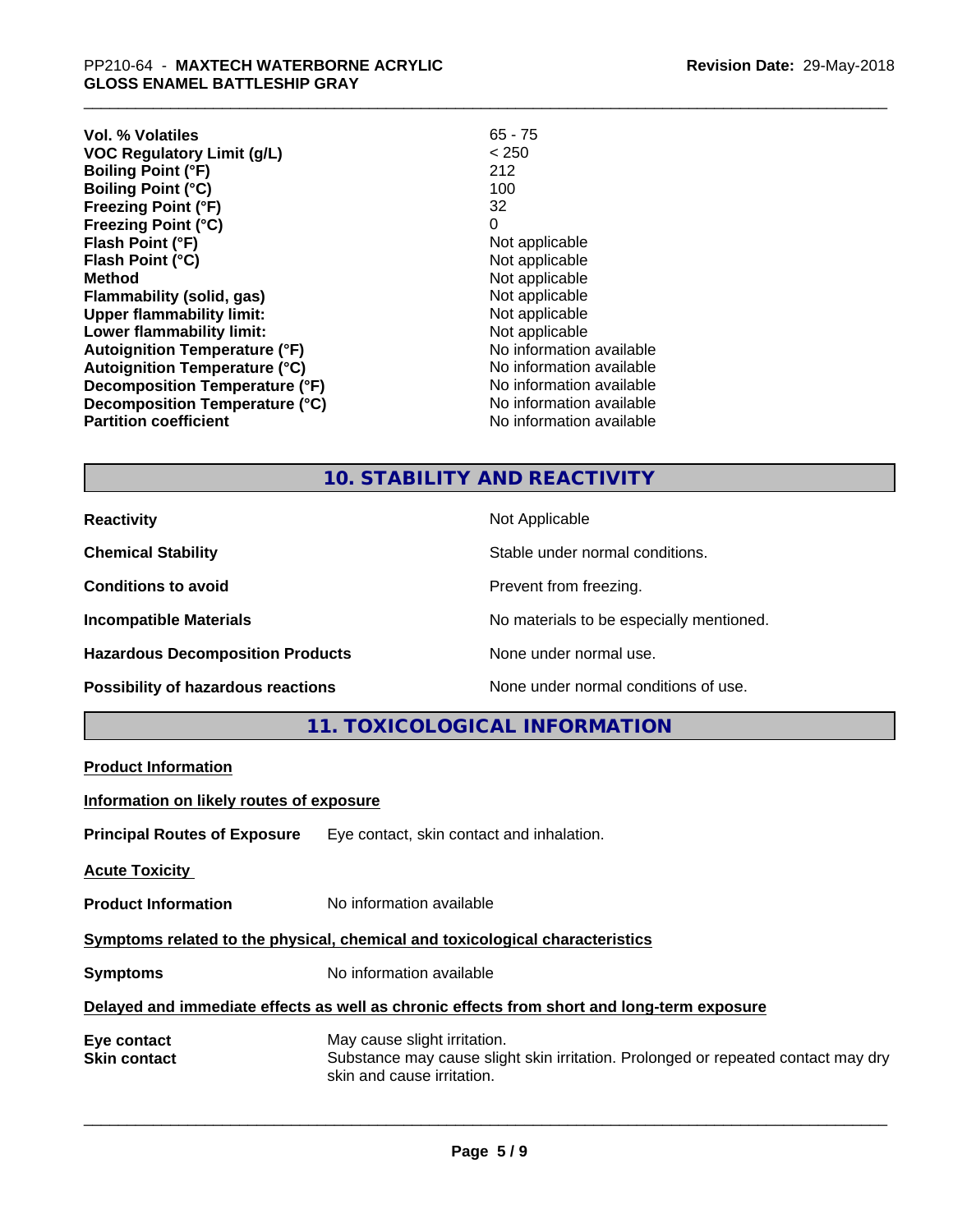| <b>Inhalation</b>               | May cause irritation of respiratory tract.                                      |
|---------------------------------|---------------------------------------------------------------------------------|
| Ingestion                       | Ingestion may cause gastrointestinal irritation, nausea, vomiting and diarrhea. |
| <b>Sensitization</b>            | May cause an allergic skin reaction                                             |
| <b>Neurological Effects</b>     | No information available.                                                       |
| <b>Mutagenic Effects</b>        | No information available.                                                       |
| <b>Reproductive Effects</b>     | No information available.                                                       |
| <b>Developmental Effects</b>    | No information available.                                                       |
| <b>Target organ effects</b>     | No information available.                                                       |
| <b>STOT - single exposure</b>   | No information available.                                                       |
| <b>STOT - repeated exposure</b> | No information available.                                                       |
| Other adverse effects           | No information available.                                                       |
| <b>Aspiration Hazard</b>        | No information available                                                        |

## **Numerical measures of toxicity**

**The following values are calculated based on chapter 3.1 of the GHS document**

| ATEmix (oral)                                 | 48461 mg/kg |
|-----------------------------------------------|-------------|
| <b>ATEmix (dermal)</b>                        | 771797      |
| <b>ATEmix (inhalation-dust/mist)</b> 116 mg/L |             |

## **Component Information**

Titanium dioxide LD50 Oral: > 10000 mg/kg (Rat) Ammonia LC50 Inhalation (Vapor): 2000 ppm (Rat, 4 hr.) Carbon black LD50 Oral: > 15400 mg/kg (Rat) LD50 Dermal: > 3000 mg/kg (Rabbit)

## **Carcinogenicity**

*The information below indicateswhether each agency has listed any ingredient as a carcinogen:.*

| Chemical name    | <b>IARC</b>         | <b>NTP</b> | <b>OSHA</b> |  |
|------------------|---------------------|------------|-------------|--|
|                  | 2B - Possible Human |            | Listed      |  |
| Titanium dioxide | Carcinoɑen          |            |             |  |
|                  | 2B - Possible Human |            | Listed      |  |
| Carbon black     | Carcinogen          |            |             |  |

• Although IARC has classified titanium dioxide as possibly carcinogenic to humans (2B), their summary concludes: "No significant exposure to titanium dioxide is thought to occur during the use of products in which titanium dioxide is bound to other materials, such as paint."

## **Legend**

IARC - International Agency for Research on Cancer NTP - National Toxicity Program OSHA - Occupational Safety & Health Administration

**12. ECOLOGICAL INFORMATION**

# **Ecotoxicity Effects**

The environmental impact of this product has not been fully investigated.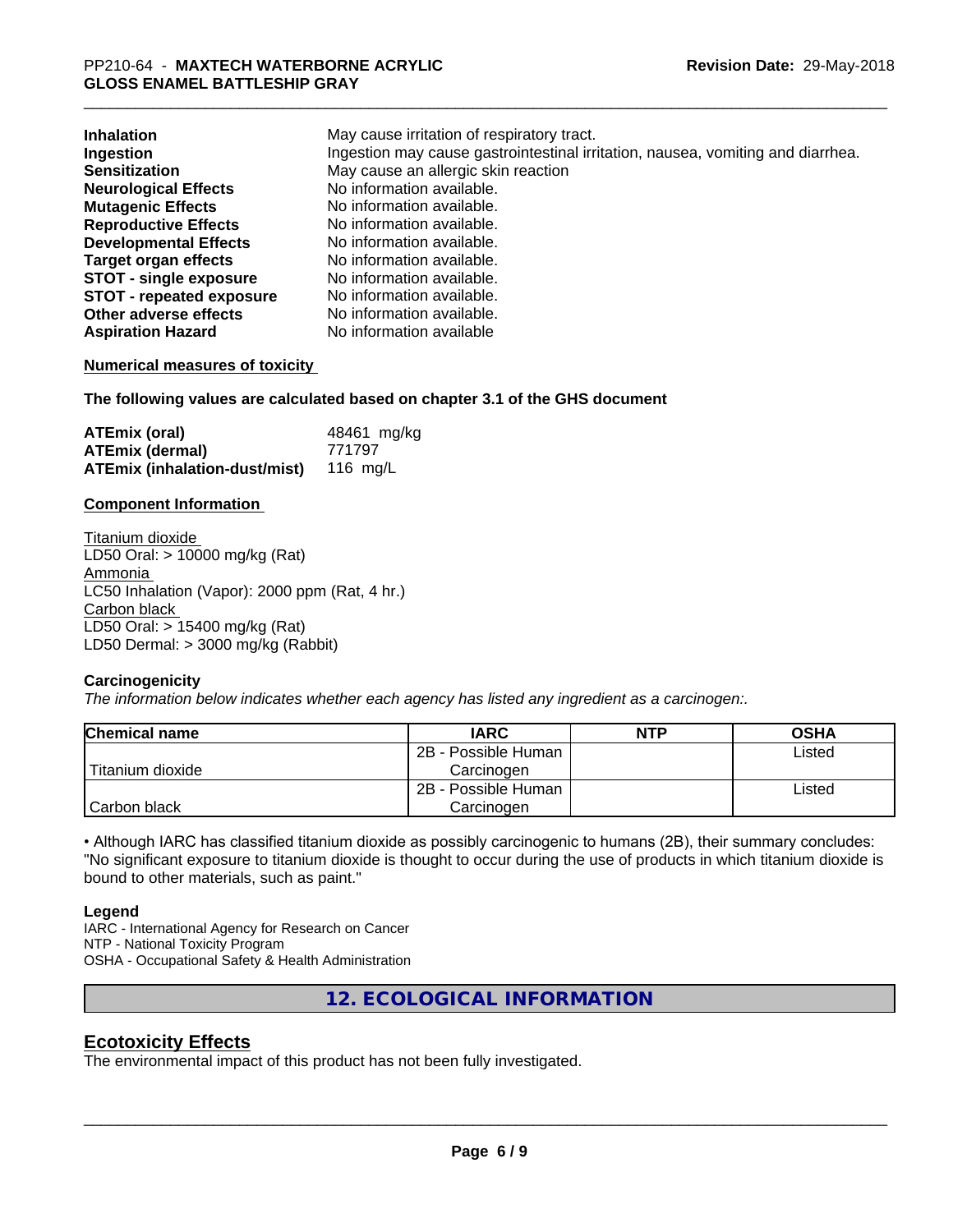# **Product Information**

#### **Acute Toxicity to Fish**

No information available

# **Acute Toxicity to Aquatic Invertebrates**

No information available

# **Acute Toxicity to Aquatic Plants**

No information available

#### **Persistence / Degradability**

No information available.

## **Bioaccumulation**

No information available.

# **Mobility in Environmental Media**

No information available.

#### **Ozone**

No information available

# **Component Information**

#### **Acute Toxicity to Fish**

Titanium dioxide  $LC50:$  > 1000 mg/L (Fathead Minnow - 96 hr.)

## **Acute Toxicity to Aquatic Invertebrates**

No information available

## **Acute Toxicity to Aquatic Plants**

No information available

|                              | 13. DISPOSAL CONSIDERATIONS                                                                                                                                                                                               |
|------------------------------|---------------------------------------------------------------------------------------------------------------------------------------------------------------------------------------------------------------------------|
| <b>Waste Disposal Method</b> | Dispose of in accordance with federal, state, and local regulations. Local<br>requirements may vary, consult your sanitation department or state-designated<br>environmental protection agency for more disposal options. |
|                              | <b>14. TRANSPORT INFORMATION</b>                                                                                                                                                                                          |
| <b>DOT</b>                   | Not regulated                                                                                                                                                                                                             |
| <b>ICAO / IATA</b>           | Not regulated                                                                                                                                                                                                             |
| <b>IMDG/IMO</b>              | Not regulated                                                                                                                                                                                                             |
|                              |                                                                                                                                                                                                                           |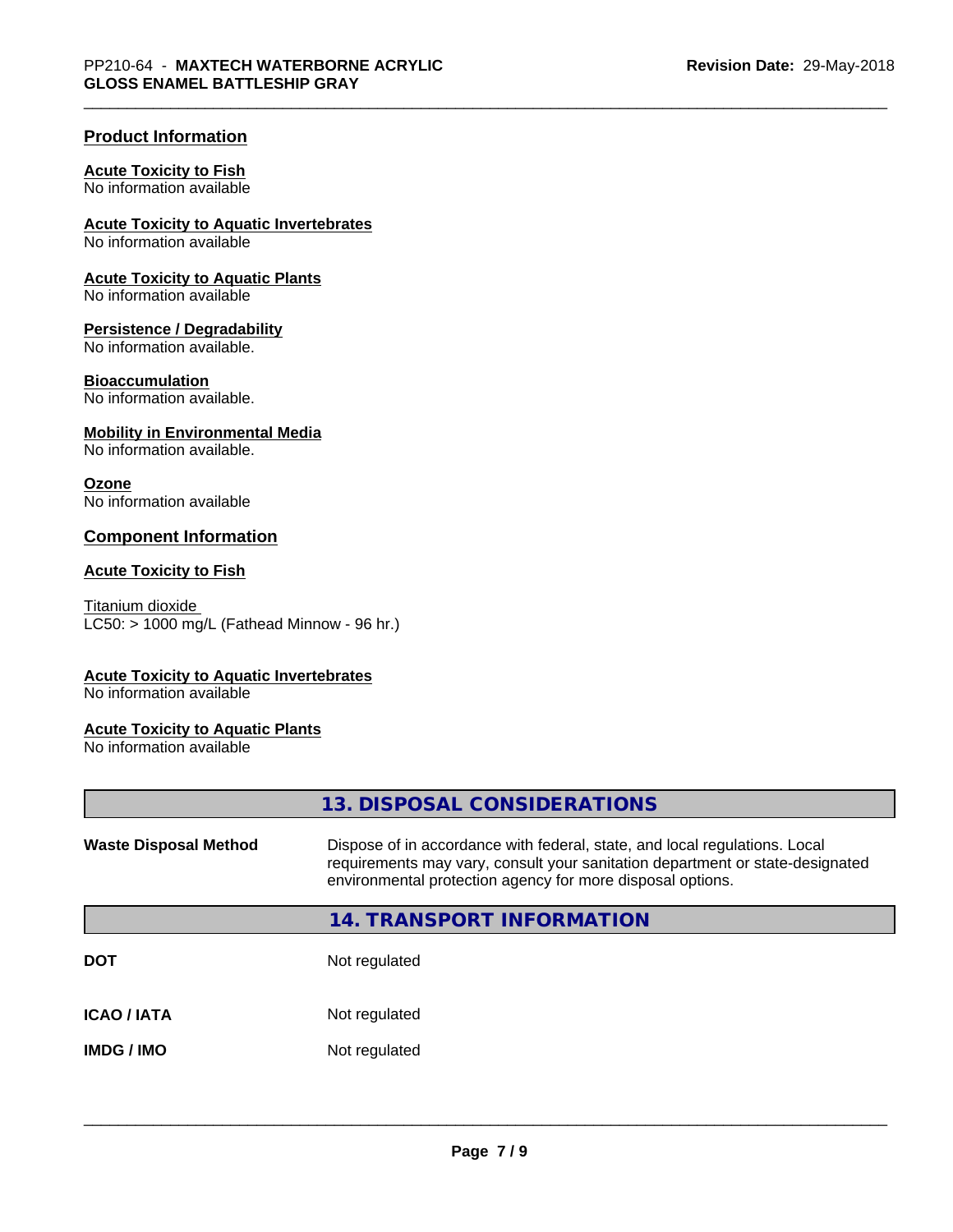# **15. REGULATORY INFORMATION**

# **International Inventories**

| <b>TSCA: United States</b> | Yes - All components are listed or exempt. |
|----------------------------|--------------------------------------------|
| <b>DSL: Canada</b>         | Yes - All components are listed or exempt. |

# **Federal Regulations**

#### **SARA 311/312 hazardous categorization**

| Acute health hazard               | Nο  |  |
|-----------------------------------|-----|--|
| Chronic Health Hazard             | Yes |  |
| Fire hazard                       | Nο  |  |
| Sudden release of pressure hazard | Nο  |  |
| Reactive Hazard                   | N٥  |  |

# **SARA 313**

Section 313 of Title III of the Superfund Amendments and Reauthorization Act of 1986 (SARA). This product contains a chemical or chemicals which are subject to the reporting requirements of the Act and Title 40 of the Code of Federal Regulations, Part 372:

| <b>Chemical name</b>              | CAS No.  | Weight-% | <b>CERCLA/SARA 313</b>     |
|-----------------------------------|----------|----------|----------------------------|
|                                   |          |          | (de minimis concentration) |
| Diethylene glycol monoethyl ether | 111-90-0 |          |                            |

## **Clean Air Act,Section 112 Hazardous Air Pollutants (HAPs) (see 40 CFR 61)**

This product contains the following HAPs:

*None*

# **US State Regulations**

## **California Proposition 65**

**AVIMARNING:** Cancer and Reproductive Harm– www.P65warnings.ca.gov

## **State Right-to-Know**

| <b>Chemical name</b>              | <b>Massachusetts</b> | <b>New Jersey</b> | Pennsylvania |
|-----------------------------------|----------------------|-------------------|--------------|
| Titanium dioxide                  |                      |                   |              |
| Diethylene glycol monoethyl ether |                      |                   |              |
| Carbon black                      |                      |                   |              |

#### **Legend**

X - Listed

# **16. OTHER INFORMATION**